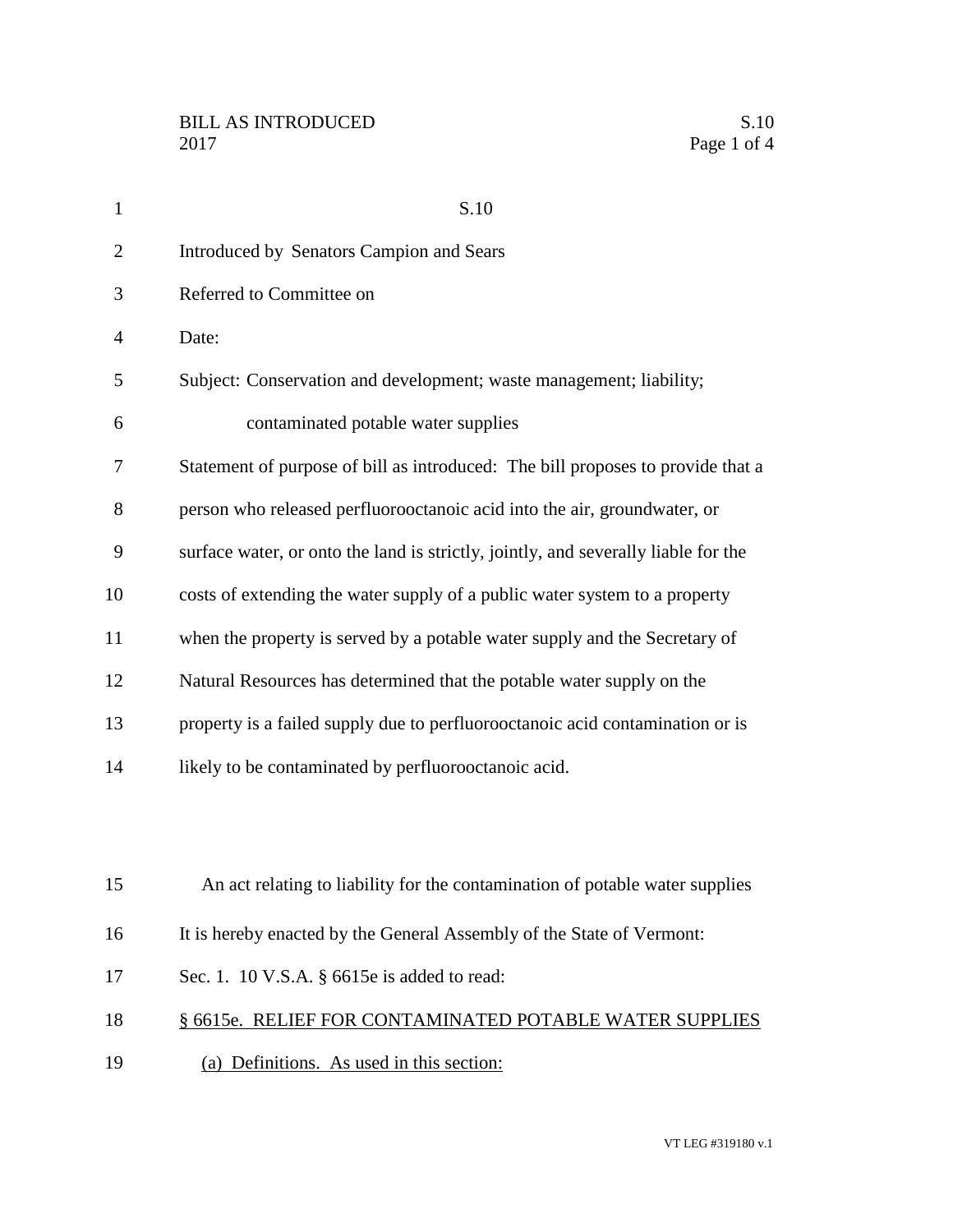| $\mathbf{1}$   | (1) "Public water system" means any system or combination of systems             |
|----------------|----------------------------------------------------------------------------------|
| $\overline{2}$ | owned or controlled by a person that provides drinking water through pipes or    |
| 3              | other constructed conveyances to the public and that has at least 15 service     |
| $\overline{4}$ | connections or serves an average of at least 25 individuals daily for at least   |
| 5              | 60 days out of the year. A "public water system" includes all collection,        |
| 6              | treatment, storage, and distribution facilities under the control of the water   |
| 7              | supplier and used primarily in connection with the system, and any collection    |
| 8              | or pretreatment storage facilities not under the control of the water supplier   |
| 9              | that are used primarily in connection with the system. "Public water system"     |
| 10             | shall also mean any part of a system that does not provide drinking water, if    |
| 11             | use of such a part could affect the quality or quantity of the drinking water    |
| 12             | supplied by the system. "Public water system" shall also mean a system that      |
| 13             | bottles drinking water for public distribution and sale.                         |
| 14             | (2) "Public community water system" means a public water system that             |
| 15             | serves at least 15 service connections used by year-round residents or regularly |
| 16             | serves at least 25 year-round residents.                                         |
| 17             | (b) Extension of public community water system. In addition to a response        |
| 18             | action required under section 6615 or 6615b of this title, any person who the    |
| 19             | Secretary has determined released perfluorooctanoic acid into the air,           |
| 20             | groundwater, surface water, or onto the land shall be strictly, jointly, and     |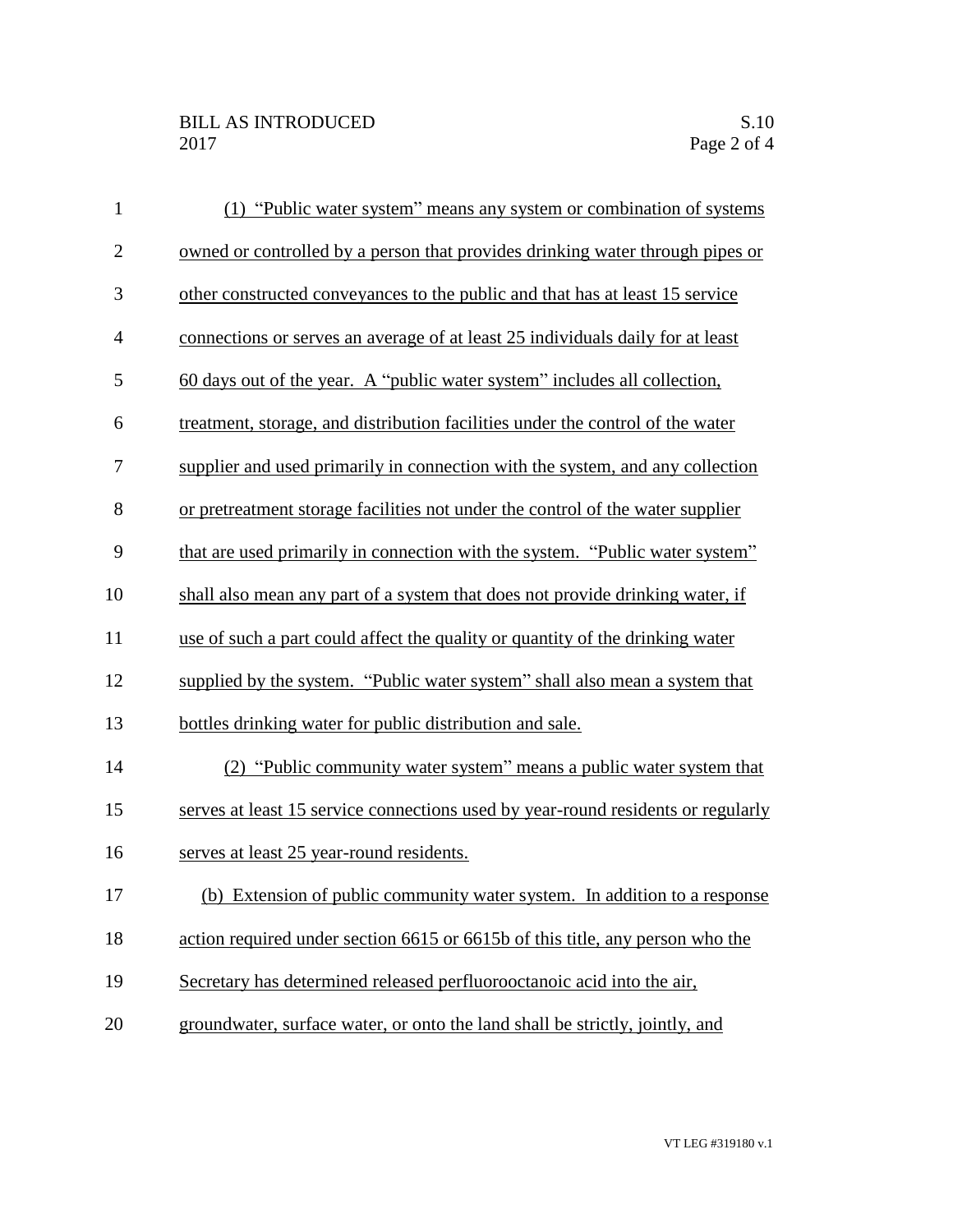| $\mathbf{1}$ | severally liable for the costs of extending the water supply of a public water      |
|--------------|-------------------------------------------------------------------------------------|
| $\mathbf{2}$ | system to a property when:                                                          |
| 3            | (1) the property is served by a potable water supply regulated under                |
| 4            | chapter 64 of this title; and                                                       |
| 5            | (2) the Secretary has determined that the potable water supply on the               |
| 6            | property:                                                                           |
| 7            | (A) is a failed supply under chapter 64 of this title due to                        |
| 8            | perfluorooctanoic acid contamination; or                                            |
| 9            | (B) is likely to be contaminated by perfluorooctanoic acid due to the               |
| 10           | proximity of the public water supply to other public water supplies                 |
| 11           | contaminated by perfluorooctanoic acid or due to other relevant factors.            |
| 12           | (c) Liability payment. A person liable under subsection (b) of this section         |
| 13           | for the extension of the water supply of a public water system shall pay the        |
| 14           | operator of the public water system for the extension of the water supply           |
| 15           | within 30 days of notification of liability by the Secretary or within an alternate |
| 16           | time frame ordered by the Secretary. If the person liable for the extension of      |
| 17           | the water supply does not pay the operator within the required time frame, the      |
| 18           | person shall be liable for interest on the assessed cost of the extension of the    |
| 19           | water supply.                                                                       |
| 20           | (d) Appeal standard. Notwithstanding subsection 8504(h) of this title, the          |
| 21           | Environmental Division of the Superior Court shall review an appeal of a            |